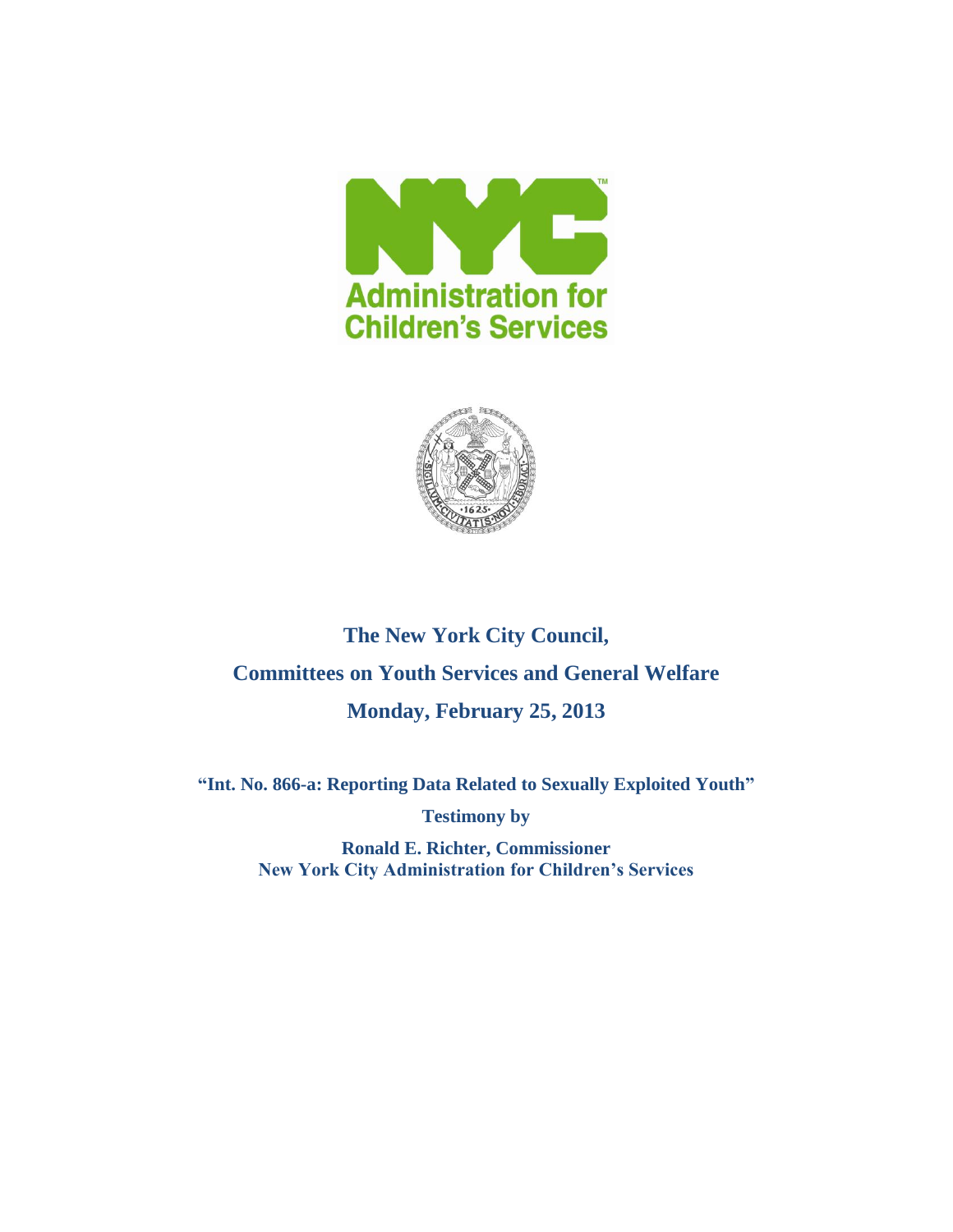# **The New York City Administration for Children's Services Ronald E. Richter, Commissioner Testimony to the New York City Council Committees on Youth Services and General Welfare February 25, 2013**

"Reporting Data Related to Sexually Exploited Youth"

Good morning. I am Ronald E. Richter, Commissioner of the New York City Administration for Children's Services (ACS). With me today is Susan Morley, ACS' Senior Advisor for Investigations. Thank you for providing us with the opportunity to address the proposed legislation related to reporting data on sexually exploited youth.

Before we discuss the legislation, I would like share the work that ACS has done over the past several years, since the passage of the Safe Harbor Act in 2008, to address the needs of sexually exploited youth. We have undertaken this work on a number of fronts through our child protective, preventive, foster care, and juvenile justice programs in order to identify youth who may be or have been sexually exploited as well as to train staff and establish services that can address the needs of these youth.

As the Council is also aware, New York City was recently allocated \$622,000 in state funding to address the needs of this population. We have collaborated extensively with DYCD, and have reached out to providers and advocates who are engaged in this work to get their input. Earlier this month we developed and submitted a plan outlining the city's use of these funds to the New York State Office of Children and Family Services (OCFS). We are very pleased to report that just last week the plan was approved by the state and we are happy to share the details of it this morning.

## **Meeting the Needs of Sexually Exploited Children**

ACS offers supportive services, as well as placement options and programs that are designed to address the special needs of this population. Young people come into contact with Children's Services

- 1 -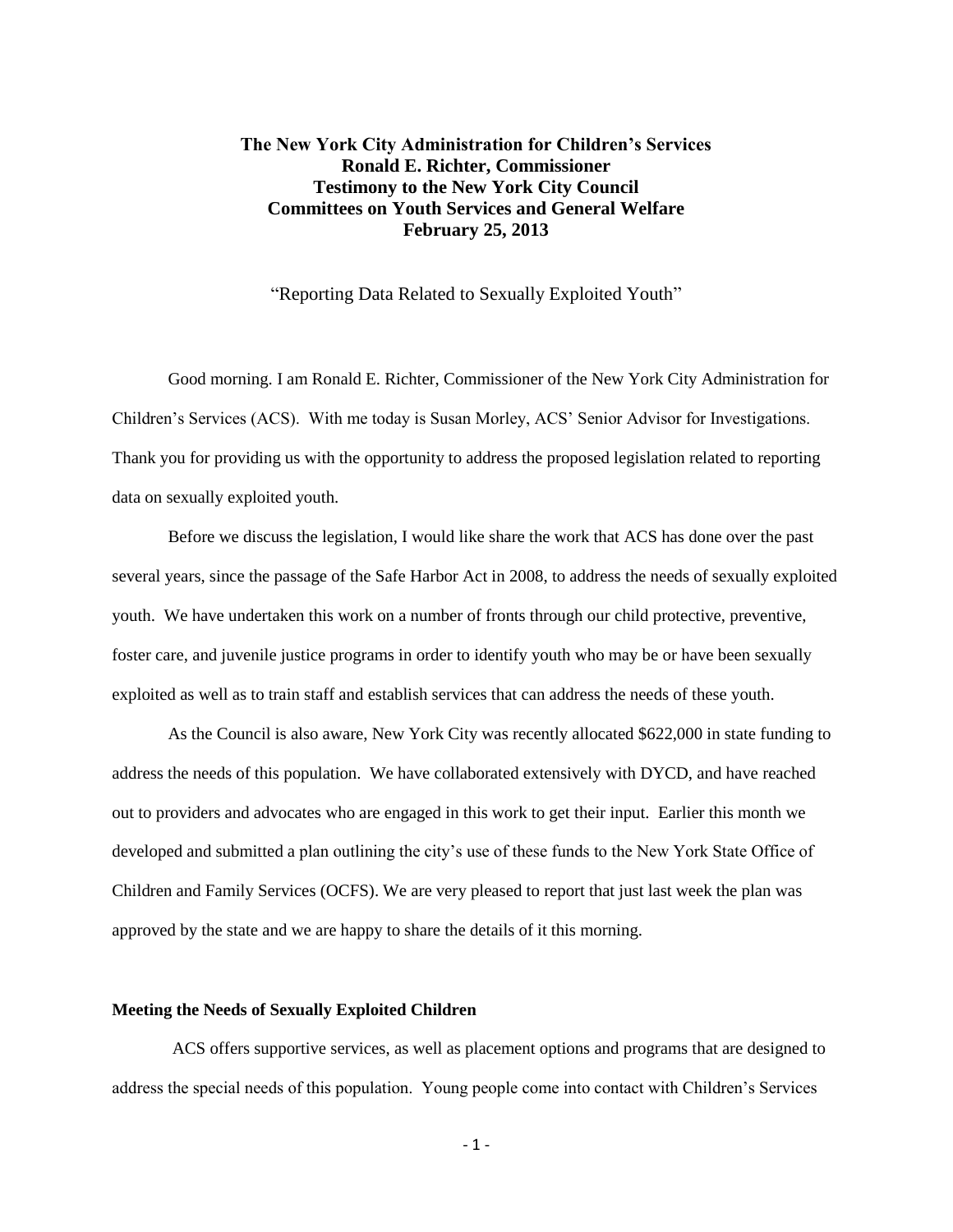for many reasons, including but not limited to domestic violence, substance abuse, behavioral issues and/or mental health issues. Any number of these issues can mask sexual exploitation. In addition, youth come into contact with ACS through a number of doors: we see children in the course of our Child Protective Investigations, at our Children's Center (which, as many of you know, is our facility that cares for children who are in our custody awaiting foster care placements), in our contracted foster care and preventive programs, and in our juvenile justice programs and facilities. In the past several years, ACS has established processes to help identify and address instances of sexual exploitation, whether they are identified during the course of a child protective investigation, when a child is arrested, is being served through our Children's Center, is in foster care, or is engaged with our preventive service providers.

#### **Investigative/Clinical Work**

In recent years, ACS has invested in strengthening both our investigative capacity and our clinical expertise in order to better assess these issues. In 2006, ACS hired its first team of Investigative Consultants, retired law enforcement investigators led by Susan Morley, who is a former Commanding Officer of the NYPD Special Victims Division. We now have 108 Investigative Consultants with extensive law enforcement experience. Any case involving suspected sexual exploitation triggers an immediate alert to our Investigative Consultants. In addition, each of our borough Child Protective offices has a team of clinical social work staff who have expertise in issues of violence and trauma that we see in cases involving sexually exploited youth.

#### **Specialized Contracted Providers**

ACS contracts with providers to offer both placement options for sexually exploited children as well as supportive service options designed to address the special needs of this population. We contract with preventive, foster care, and residential providers that work with this population. Since 2009, the Jewish Child Care Association (JCCA) has operated a residential program called Gateways that provides intensive, specialized care for girls ages 12 to 16 who have been victims of commercial sexual

- 2 -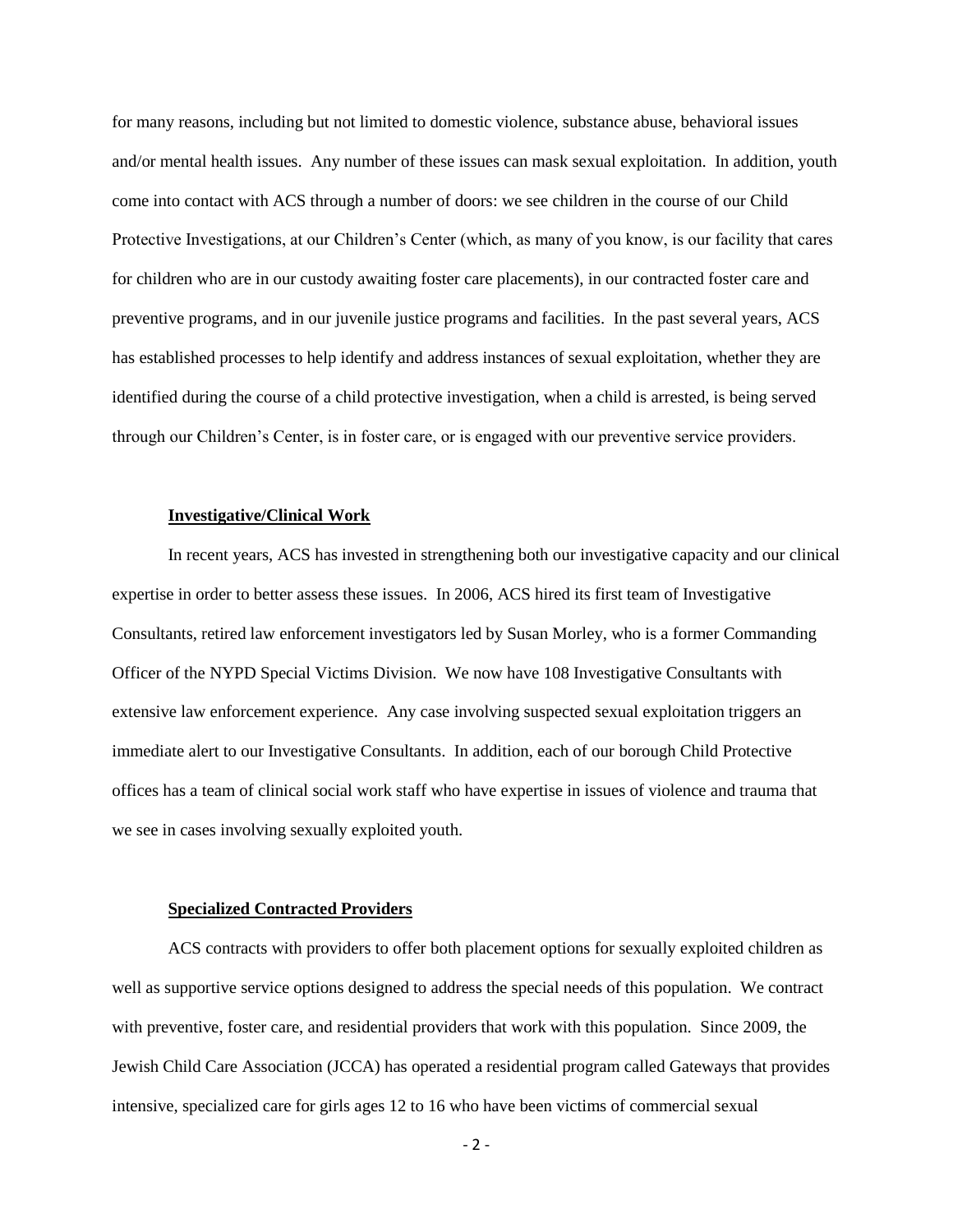exploitation and trafficking. This program houses twelve youth and remains at or near full capacity at all times.

ACS also contracts with JCCA for a Specialized Family Foster Care program that places sexually exploited youth with foster parents who are trained to offer a therapeutic home environments while the young person receives a full range of medical, emotional and psychological services to address their needs. The foster care program is currently being developed and expects to serve 24 youth once it is fully operational.

In addition, JCCA runs a residential program to support sexually exploited young women who are in the juvenile justice non-secure placement system. JCCA currently supports these youth using two models (Sanctuary and Gateways), and a four phase model of treatment that involves assessment, individual and family therapy, and peer counseling. The JCCA non-secure placement residence can accommodate six youth.

ACS also contracts with the New Beginnings program at St. Luke's–Roosevelt Hospital Center. Their Community Services for Children & Families is a clinical program intended to maintain sexually exploited youth safely in their homes by providing intensive therapy to the youth and family members. In 2012, St. Luke's Sexually Exploited Preventive Services program served 38 families.

Finally, ACS has a long-standing partnership with GEMS, a nationally recognized organization that works with sexually exploited youth through intervention and outreach, direct supportive services, training, and technical assistance. GEMS has been invaluable to us at the Children's Center. It is critical that we comprehensively assess children at the Children's Center which is often our first point of contact with them. GEMS has worked closely with our staff to provide training on how to identify and assess risk factors for sexual exploitation.

#### **Training**

Another critical component of our work with this population involves training staff in several of our divisions to be able to identify and assist sexually exploited youth. In May 2012, ACS, in

- 3 -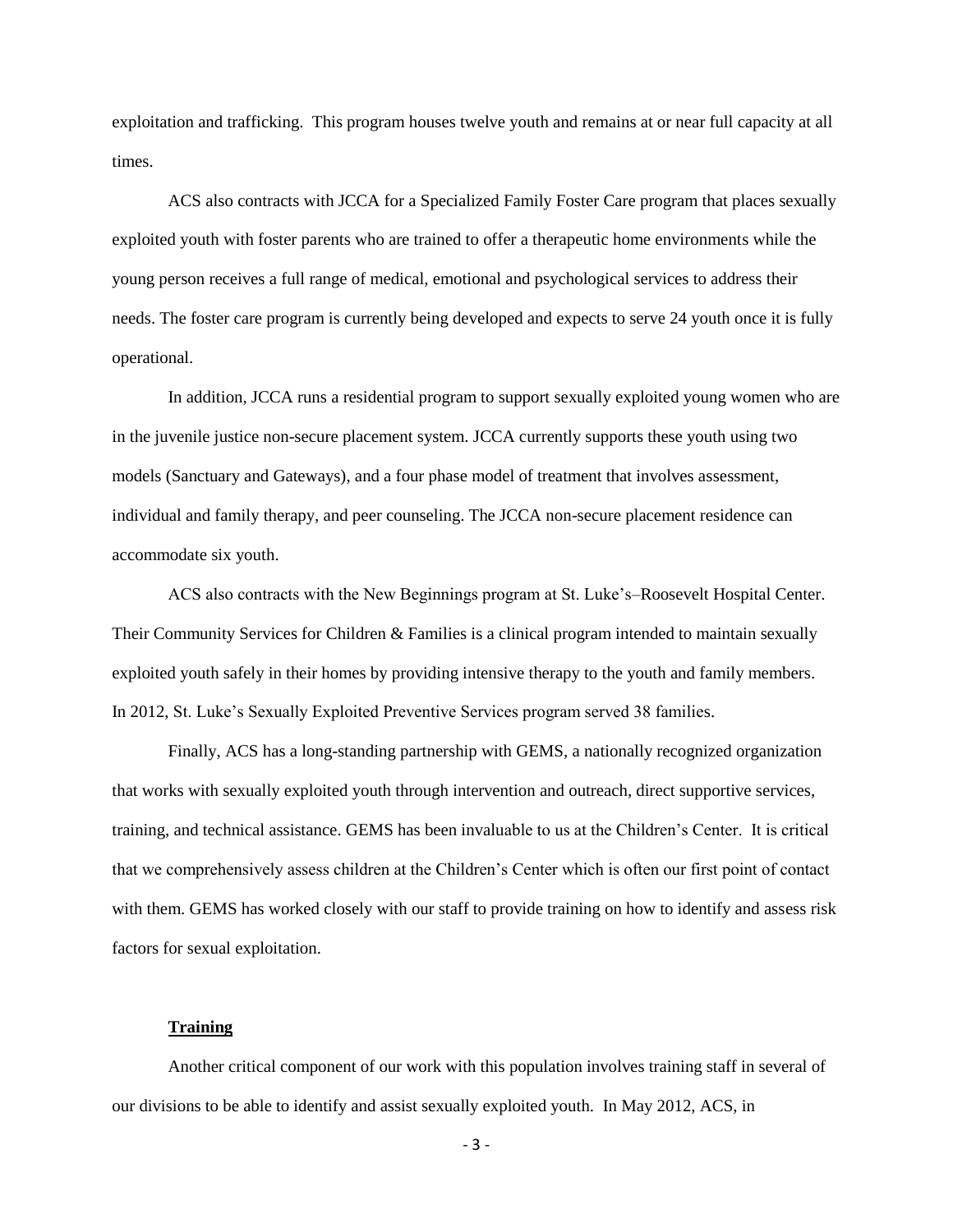collaboration with Safe Horizon's anti-trafficking unit, the Manhattan and Brooklyn Assistant District Attorneys, the NYPD Vice Enforcement Coordinator, End Prostitution and Child Trafficking (ECPACT-USA), and St. Luke's New Beginnings Program held an all-day training for ACS employees in our Division of Child Protection to discuss human trafficking and discuss how to define, identify, understand, and engage sex trafficked youth. The discussion included information regarding identifying red flags for human trafficking. A total of 411 staffers, including participants at all levels within DCP, and other ACS divisions, attended this training. This forum was also broadcasted live to all the Borough Office Sites for viewing by staff.

Subsequently, ACS released a policy in June 2012 regarding the Assessment and Safety Planning for Commercially Sexually Exploited Children. The policy provided guidance to ACS staff on how to identify, engage, support and develop safety plans with children who are victims of sex trafficking. The policy – as well as a Desk Aid Guide produced for CPS staff - directs staff to identify, work with parents and care takers, when applicable, and find targeted services to help children recover from sex trafficking. Since the May training, ACS has conducted additional trainings with child protective offices in each borough in which a total of 275 frontline line staffers have participated.

#### **Foster Care instead of Juvenile Justice Placements**

As the Council is aware, the Safe Harbor legislation allows for the conversion of Family Court delinquency cases of youth under the age of 16 who are arrested for prostitution to a Person in Need of Supervision (PINS) petition. Conversion to a PINS petition prevents the young victim of sexual exploitation from being prosecuted for prostitution and allows that young person to receive critical support and services. In 2010, ACS, with assistance from the Mayor's Office, began to coordinate with other New York City agencies including the Department of Youth and Child Development (DYCD), the Law Department, the Department of Probation, and the New York Police Department (NYPD) to implement the Act's provisions and to develop a protocol for ensuring that sexually exploited youth receive necessary services. That protocol included a role for each agency: the Law Department assists

- 4 -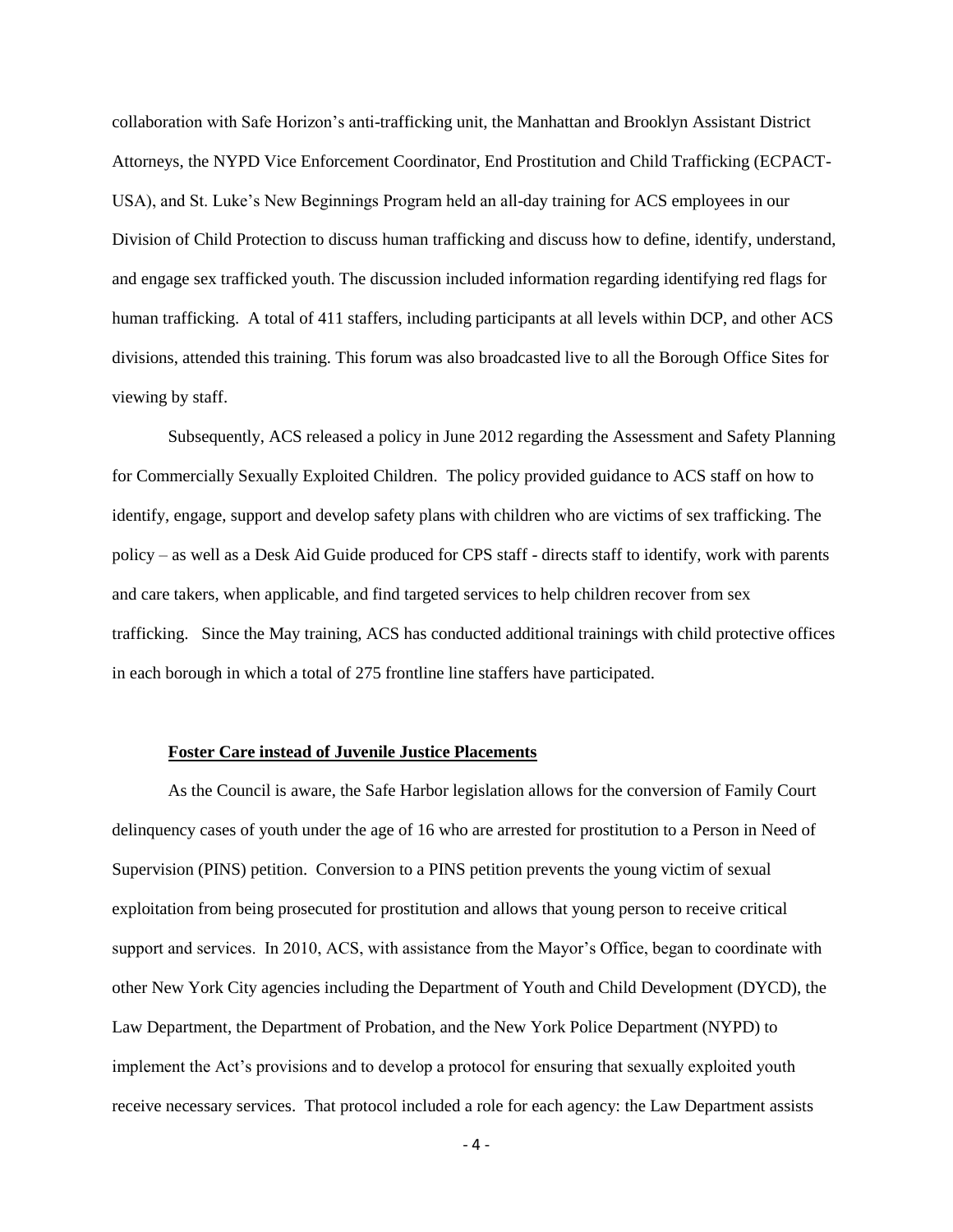with the PINS conversion process, ACS places children in the appropriate level of care and secures services for them, and DYCD establishes drop-in centers to serve impacted youth.

## **City-Wide Coordination**

In addition to the work we are doing here at ACS, stakeholders citywide are collaborating to address the needs of sexually exploited youth. In 2006, Mayor Bloomberg established the Anti-Human Trafficking Task Force, chaired by Deputy Mayor Carol Robles-Roman to coordinate efforts to combat foreign and domestic human trafficking and the commercial sexual exploitation of children. The Task Force, of which I am a member, meets quarterly and brings together experts from state and federal law enforcement, city and state government agencies, service providers, advocacy groups, and other community-based organizations. In addition, ACS co-chaired a workgroup with the Council of Family and Child Caring Agencies (COFCCA) to assist provider agencies in becoming more informed on this issue. This work led to a round table discussion with experts on sexual exploitation that included the FBI, the District Attorney's office and providers with expertise in this area.

# **ACS/DYCD Plan to Use State Safe Harbor Funds**

As I mentioned earlier, last fall New York State's Office of Children and Family Services allocated \$622,200 in funding to New York City to address the needs of sexually exploited children through the development and implementation of a statewide child welfare response to child trafficking. Through extensive interagency collaboration with DYCD, and an informal survey with a variety of stakeholders, providers, and advocates, ACS received valuable input on the need for expanded services. We also held a public hearing last week to allow for additional feedback.

I would like to take a few minutes to walk you through our plan, which was approved last week and we will begin to implement immediately. The plan includes eight primary components. **First**, DYCD has a street outreach team that seeks out youth in areas where they tend to congregate at night (including public spaces, subway stations, transportation hubs, and other areas). The workers provide information

- 5 -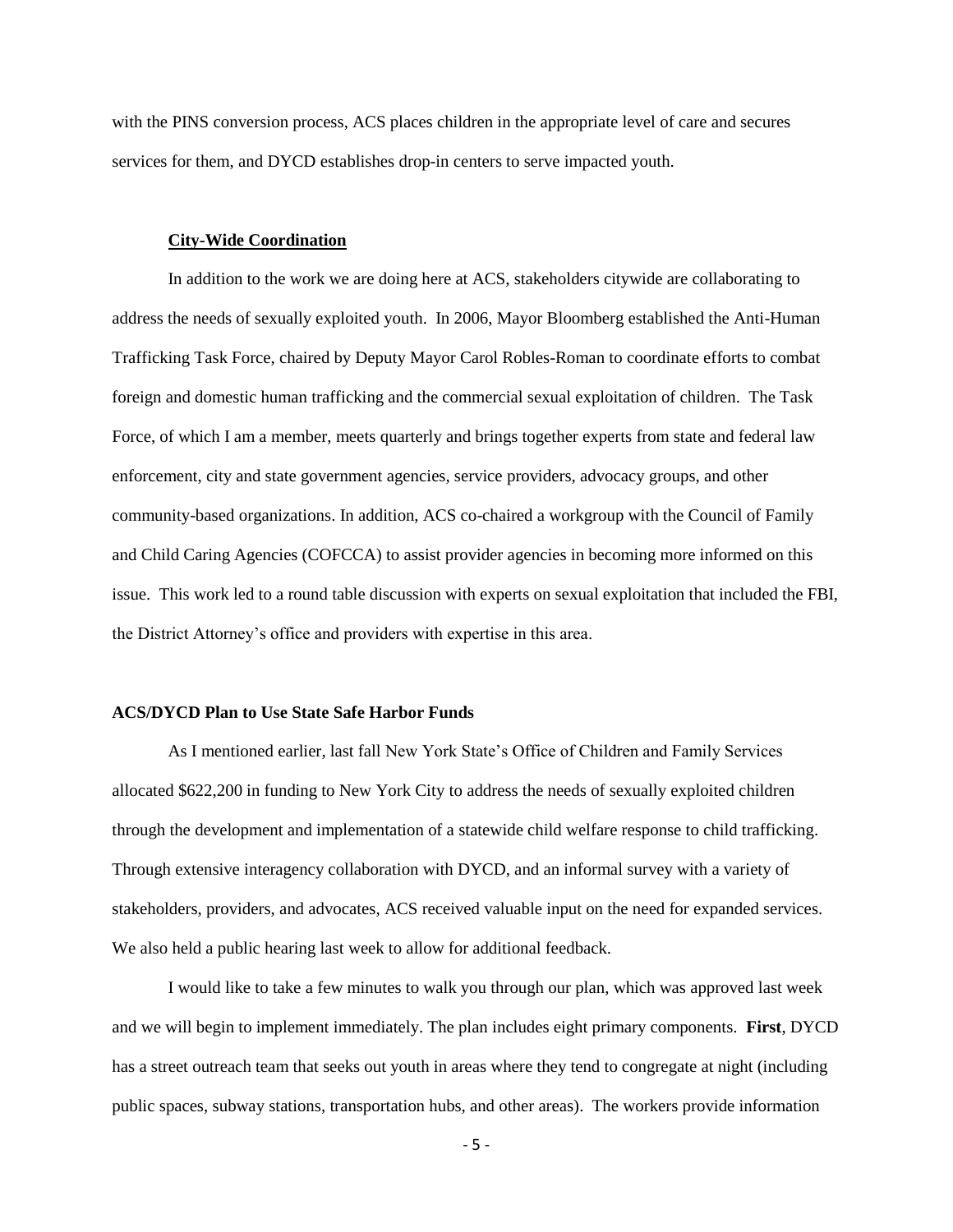about services for vulnerable youth and transports them to a safe environment - be it their home, another safe environment, or a Crisis Shelter. With these additional funds, we will increase the program's capacity to identify and engage youth at risk of sexual exploitation who may be AWOL from foster care placements. In addition, we will create and implement training and tracking mechanisms around engaging sexually exploited youth and encourage them to return to their foster homes. To improve information sharing, street outreach teams will communicate regularly with our Children's Center and with Children's Services AWOL Unit, which assists provider agencies with identifying and re-engaging youth who have run away from foster care placements. Current street outreach units serve approximately 480 youth per month. Children's Services projects this additional street outreach will serve approximately 4,300 more children at high risk of sexual exploitation.

**Second**, we plan to place Master's in Social Work counselors from agencies that contract with DYCD and have experience in providing services to sexually exploited youth at ACS' Children's Center to engage youth and prevent AWOLS. Provider agency staff will also train and consult with Children's Services staff to build our capacity to identify and engage these youth and appropriately direct them to the existing services I have discussed. Provider agency staff will work at the Children's Center during times when youth are at higher risk of leaving the facility such as evenings and weekends for up to 60 hours per week. We expect this combination of capacity building and direct services to improve service delivery to all high-risk youth, ages 11 and older, entering the Children's Center, which sees approximately 8,000 youth per year.

**Third**, as the Youth Services committee is already aware, DYCD runs a Summer Youth Employment Program which provides New York City youth between the ages of 14 and 24 with summer employment and educational experiences. We plan to use a portion of the State Safe Harbor funds to increase the capacity of this program. DYCD will set aside forty Summer Youth Employment slots to specifically serve foster care youth who are placed in a specialized sexually exploited foster care placement or at the Children's Center, by providing them with opportunities so that they can become

- 6 -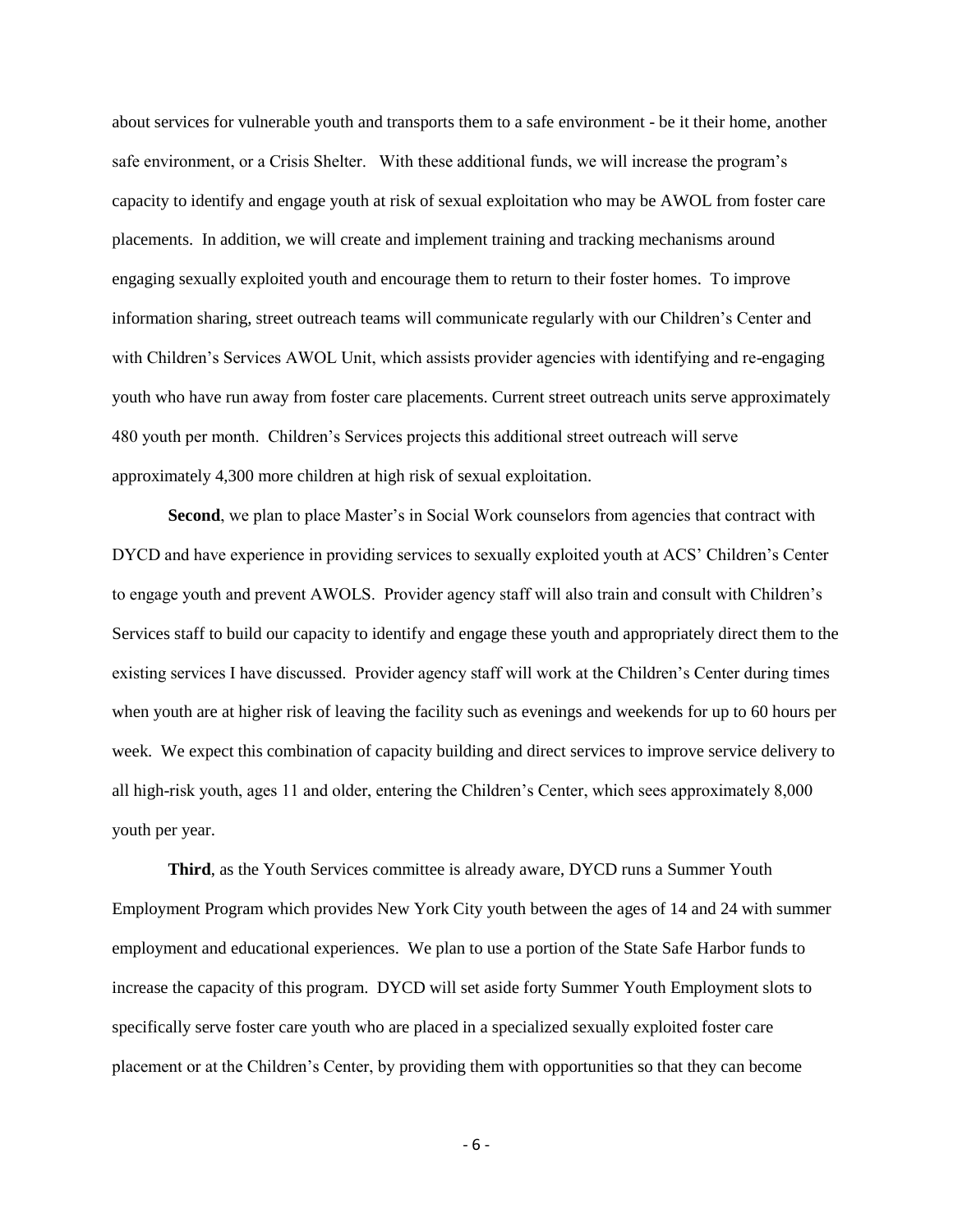familiar with the world of work, gain employment experience, and identify educational pathways that support career and life goals.

**Fourth**, it is critical that we identify youth at risk of exploitation as early as possible, and connect them to the specialized preventive, foster care and juvenile justice services that we offer. We will use a portion of the funds to build the capacity of ACS staff and service providers in identification and engagement by developing Program Champions within key areas of Children's Services. These Program Champions will be a resource and liaison for all issues related to sexual exploitation within child protection, foster care, and preventive program areas with an increased focus within the Education, AWOL, and Older Youth Services units. Children's Services will release a Request for Proposals to engage a provider experienced on the issue of child sexual exploitation who can work with designated staff to design a curriculum that will be shared with other city agencies serving similar populations.

**Fifth**, we are using funds to specifically target our Division of Youth and Family Justice. We will hire an expert in this area to train Case Managers, Placement and Permanency Specialists, and Youth Counselors to identify, understand, and appropriately refer youth to specialized services. The expert will coordinate their training of juvenile justice staff with the trauma-informed care initiative that DYFJ is currently implementing in partnership with Bellevue Hospital as part of the National Child Traumatic Stress Initiative and the Prison Rape Elimination Act (PREA) initiative ACS is launching to comply with new regulations issued by the U.S. Department of Justice to help juvenile facilities prevent, detect and respond to sexual misconduct. In addition to training, the expert will produce a resource guide that staff can use to refer young people when they are discharged from juvenile placements and detention. We will share the resource guide with other city agencies serving similar populations, including the NYC Department of Probation.

**Sixth**, we will use the funds to strengthen and provide additional expertise to Jewish Child Care Association and St. Luke's specialized sexually exploited programs with the goal of further developing their treatment service models, creating strategies to recruit foster homes for sexually exploited youth, and

- 7 -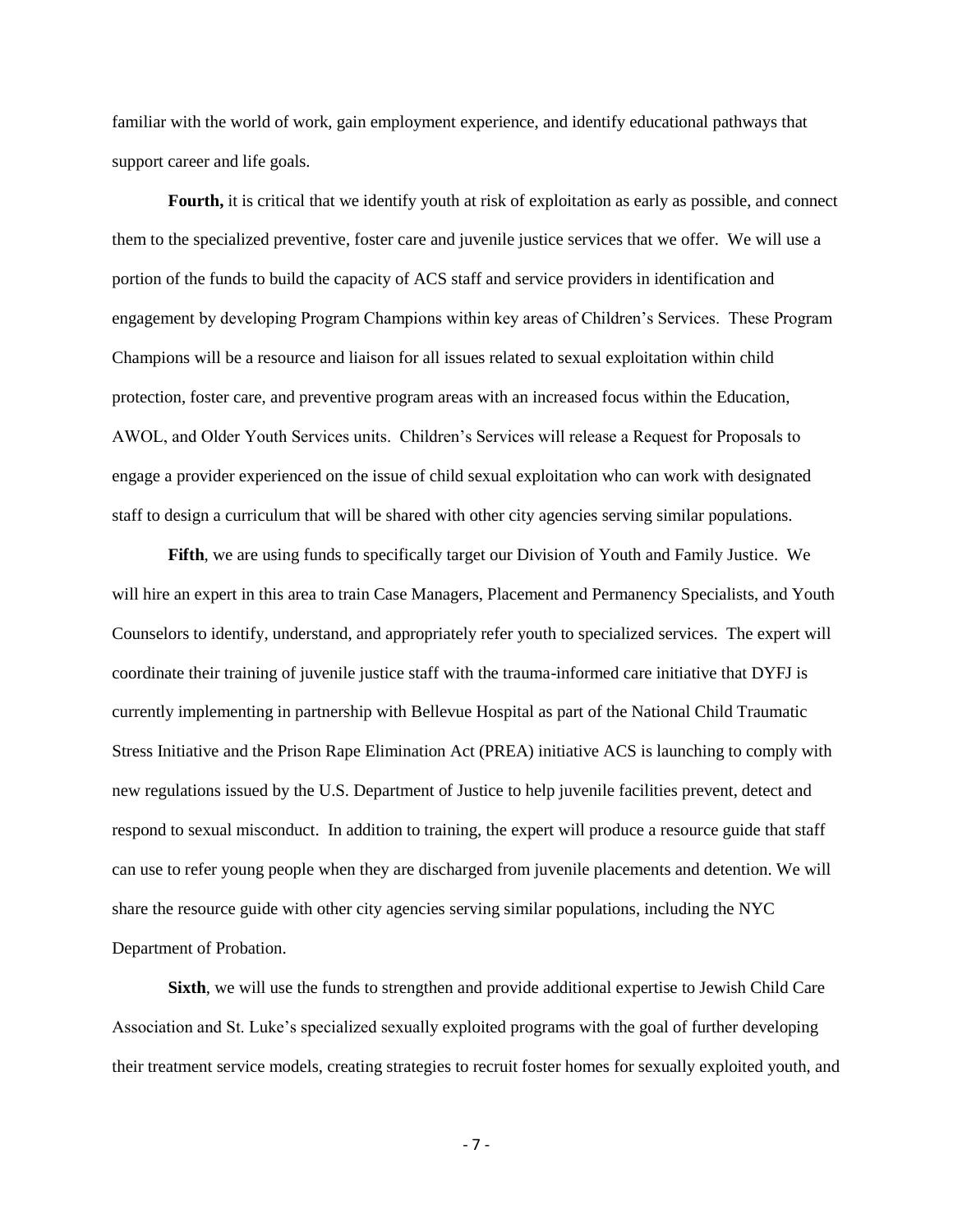for improving outreach efforts to ensure specialized programs are receiving appropriate referrals and are fully utilized.

**Seventh,** we will use the funding to hire an expert to work with ACS to develop a comprehensive plan on how best to respond to the issue of child sexual exploitation in New York City. Part of this vision will include enhanced coordination among city agencies, courts and city-wide stakeholders. The plan will also include an analysis of needs, types of services available, gaps in service, prioritization of new service needs for future funding allocations and outline both short-term and long-term goals towards an improved response to child sexual exploitation in New York City.

And finally, advocates and stakeholders city-wide, including the Council, have expressed the difficulties with, and the need for, an increase in collection of data on sexually exploited young people. To begin to address this issue, ACS will use a portion of this OCFS funding to hire a consultant to evaluate current data collection methods of sexually-exploited service providers in child welfare and juvenile justice, and identify both short-term and long-term opportunities to improve data collection, analysis, and reporting.

ACS continues to work systematically on a number of fronts through our child protective, preventive, foster care, and juvenile justice programs to identify youth that may be or have been sexually exploited and to train staff and establish services that can address this problem. Through these efforts, we have learned that identifying sexually exploited youth who come into contact with Children's Services can be very challenging for many reasons. Many youth are understandably reticent to disclose sexual exploitation; some feel ashamed, some fear retribution by their abusers, while others are conflicted about the potential prosecution of their abusers. As I mentioned earlier, youth also enter ACS care for a variety of reasons, including substance abuse, mental health concerns, and/or domestic violence. Any or all of these could mask issues relating to sexual exploitation. As the Council knows, identification of sexual exploitation is much more challenging than simply marking a box on a form. As much as we want to know what the need is, our priority is to serve and protect youth who need help.

- 8 -